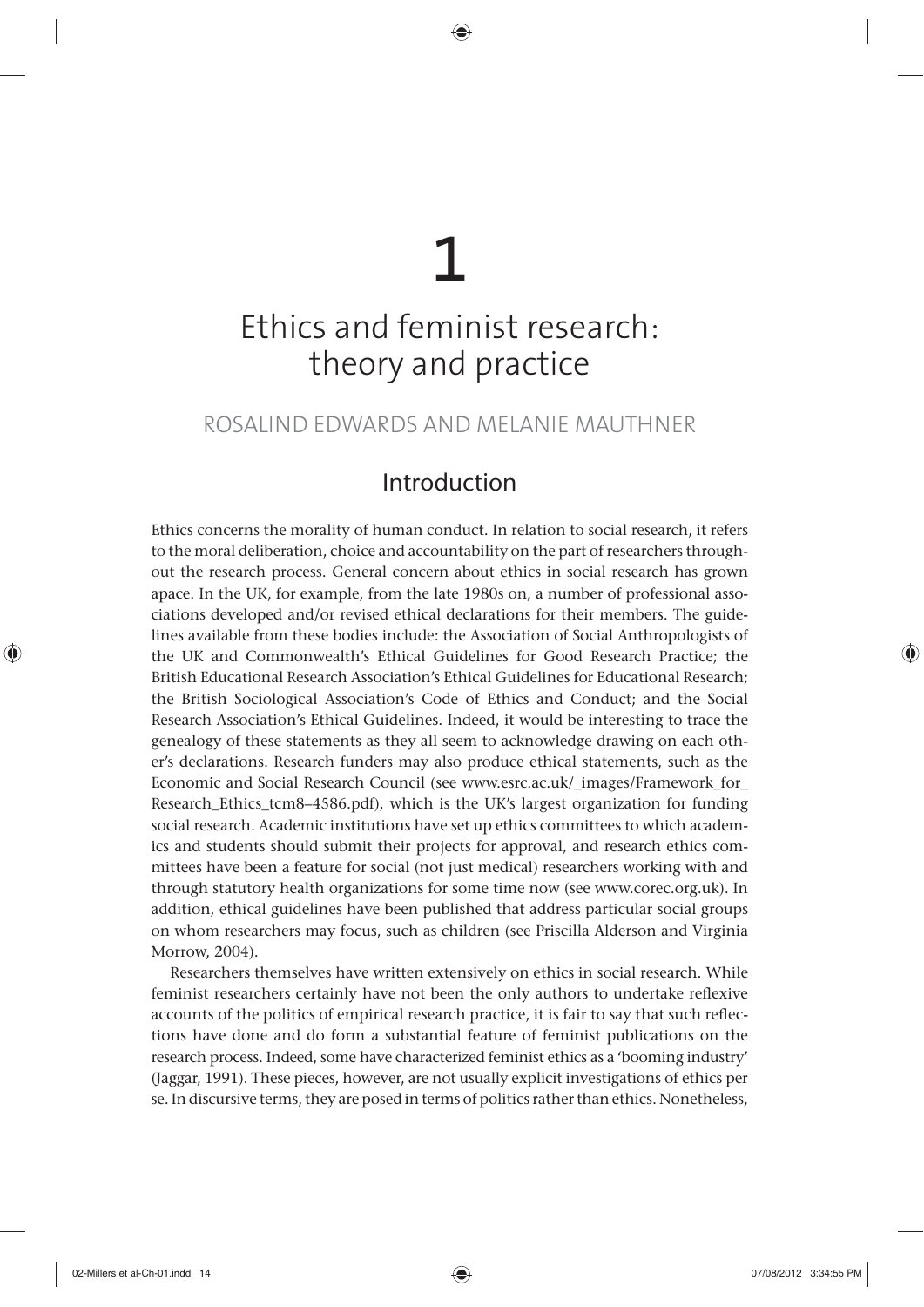they represent an empirical engagement with the practice of ethics. As such, they pose the researcher as a central active ingredient of the research process rather than the technical operator that can be inferred by professional ethical codes.

◈

Mary Maynard (1994) has characterized feminist work in this area, in the early stages of second wave scholarship, as being concerned with a critique of dominant 'valuefree' modes of doing social research, the rejection of exploitative power hierarchies between researcher and researched, and the espousal of intimate research relationships, especially woman-to-woman, as a distinctly feminist mode of enquiry (see also Jean Duncombe and Julie Jessop, Chapter 7, this volume). In particular, detailed attention was given to the empirical process of collecting data for analysis.

In this chapter we are concerned with ethical perspectives on qualitative social research, from a feminist perspective in particular. We start from the position that an explicit theoretical grounding in a feminist ethics of care would enhance many feminist and other discussions of the research process where such discussions are concerned with ethical dilemmas. Such work, however, rarely draws on these theories, although authors may often implicitly work within or towards just such an ethics. In turn, though, few feminist analyses and elaborations of an ethics of care at the epistemological level (a vibrant feature of feminist political philosophy) pay attention to the empirical process of conducting social research. We feel, however, that feminist discussions of the research process and of the ethics of care have a lot of concerns in common.

Our focus is on philosophical theories of ethics and the difficulties we face as researchers in applying these models in our practice when we conduct research projects. There are clear tensions among the range of models of ethics that we can draw on to negotiate our way through the competing demands of research, both practical and theoretical. We are often left in isolation to ponder and plot our decisions about how best to draw on these perspectives. This chapter connects theoretical ethical models with the complex dilemmas we encounter in the 'doing' of research. We begin our exploration of such issues by laying out explanations for the rise of concern about the practice of ethics in social research. We then pinpoint ethical concerns in social research, which subsequent chapters explore in more depth. We review specific ethical models including deontology, consequentialism, virtue ethics of skills, rights/justice ethics and the ethics of care. After considering some of the care-based ethical debates we suggest some practical guidelines for researchers to consider rooted in a feminist ethics of care.

### Why the rise in concern with ethics in social research?

Martyn Hammersley has argued that what he calls 'ethicism' is one of the four main tendencies operating in contemporary qualitative social research. The others are

ETHICS AND FEMINIST RESEARCH 15

◈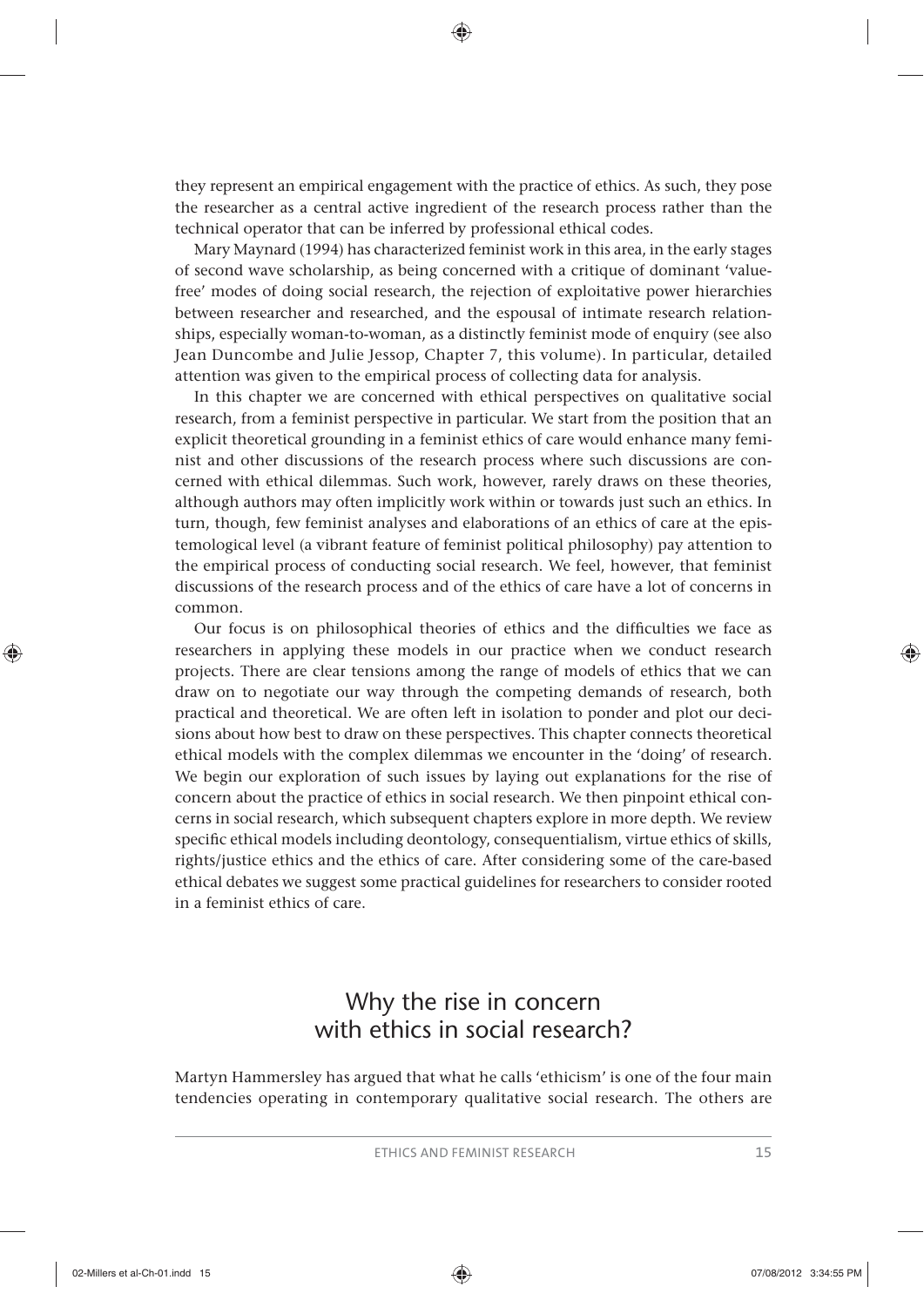empiricism, instrumentalism and postmodernism. Although not explicitly referring to feminist researchers, he perhaps has them, among others, in mind when he points to:

♠

… a tendency to see research almost entirely in ethical terms, as if its aim were to achieve ethical goals or to exemplify ethical ideals ... Whereas previously ethical considerations were believed to set boundaries to what researchers could do in pursuit of knowledge, now ethical considerations are treated by some as constituting the very rationale of research. For example, its task becomes the promotion of social justice. (Hammersley, 1999: 18)

Hammersley sees this posing of research as ethics as leading to the neglect of research technique – the better or worse ways of carrying out the processes of research in terms of the quality of research knowledge that they generate (see also Hammersley and Traianou, 2012). He also sees the dominance of ethicism as attributable to the effects of the tendencies of instrumentalism – the idea that the task of research is to relate to policymaking and practice (on which see also Hammersley, 2004; Simons, 1995) – and of postmodernism, especially the 'turn' to irony and scepticism. For Hammersley, they both lead to the down-playing or questioning of the possibility and desirability of knowledge, and he argues that a concern with ethics has expanded to fill this space. We feel, however, that there may well be other factors at work in the rise in concern with research ethics. In its institutionalized form we see this as, at least in part, related to a concern with litigation.

An overt and similar preoccupation in professional ethical statements or guidelines, given the way they draw on each other, is with the contract between research funder, or sponsor, and the researcher. There are two main linked issues here. First, there is a concern that researchers should retain their academic freedom. They should not accept contractual conditions that conflict with ethical practice, such as confidentiality of data and protection of participants' interests, and should consider carefully any attempt to place restrictions on their publication and promotion of their findings. Indeed, there has been concern about the way that government departments can place restrictions on research that they fund, requiring researchers to submit draft reports, publications and so on, so that the department in question can vet these (for examples, see *Times Higher,* 31 March 2000, 31 March 2001), and the way that government priorities and policy concerns are driving research funding (see, for example, http://www. newstatesman.com/blogs/cultural-capital/2011/03/society-research-ahrc-cuts).

Second, and conversely, we can also detect a concern that researchers need to protect themselves from any legal consequences that might arise if they unwittingly contractually agree to research funders' restrictions and then break that agreement. It is here that we also see the possibility of litigation concerns on the part of the academic institutions that employ researchers: this is why these institutions have a vested interest in these posed ethical issues, for they are implicated in the contractual obligations. Institutional preoccupations with ethics can sometimes appear to be more premised on avoiding potentially costly litigation than with ethical practice itself. Moreover, the pressures of time, bureaucratic administration and funding, our training as social scientists and the prevailing ethos of professional detachment can all militate against

◈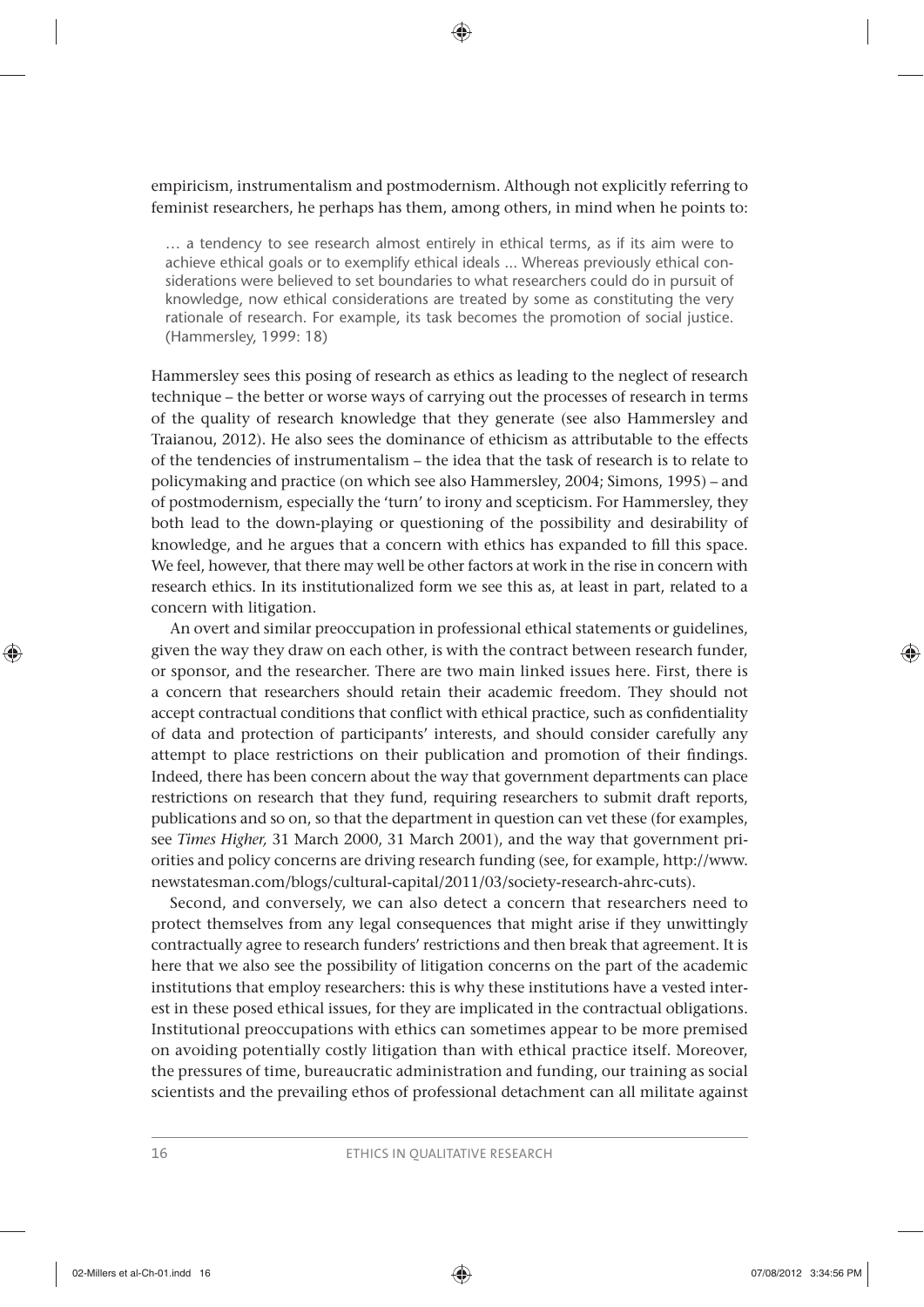our giving ethical dilemmas the focused attention that they require in the research process.

◈

There are no laws (at least in the UK) requiring researchers to submit their proposals and modes of practice to ethics committees, and professional association guidelines hold no legal status. Like journalists, however, researchers do not enjoy the protection of the law if they seek to keep their data confidential when its disclosure is subpoenaed (see discussion in Feenan, 2002). Furthermore, as Linda Bell and Linda Nutt discuss in Chapter 5, where researchers work within, or are associated with, a welfare professional context where disclosure of certain types of data is mandatory, such as social work and an interviewee revealing child abuse, they may be required to reveal their source.

Institutional concerns about legal redress being pursued by research participants are equally an issue, especially in the UK with untested – in this area at least – copyright, designs and patents acts (http://www.qualidata.essex.ac.uk/). This legislation concerns breaching interviewees' copyright in their spoken words in publication of data collected from them. Professional association ethical statements also place an emphasis, in an absolutist way, on researchers' responsibilities for ensuring informed consent to participation in research, protecting research participants from potential harm (and sometimes also wider society), and ensuring their privacy by maintaining confidentiality and anonymity. The research ethics policies at UK universities thus usually require researchers to obtain written ethical approval from any collaborating organizations involved in the research and to ask research participants to sign a consent form basically stating that they have had the nature and purpose of the research explained to them and that they fully and freely consent to participate in the study. Such an approach implies an either/or position: either consent is informed, participants are protected, and so on, or they are not, as Tina Miller and Linda Bell (Chapter 4), and Maxine Birch and Tina Miller (Chapter 6) write about in this volume. It also implies that all the ethical issues involved in a research project can be determined at the start of the project being carried out, that any potential harm may be offset by research participants' stated willingness, and that an ethics committee sanctioned project is by definition an ethical one. The aim appears to be to avoid ethical dilemmas through asserting formalistic principles, rather than providing guidance on how to deal with them. Indeed, while some pose codes of ethical practice as alerting social researchers to ethical issues (for example, Punch, 1986), others argue that they may have the effect of forestalling rather than initiating researchers' reflexive and continuing engagement with ethical research practice (for example, Mason, 1996).

We are not suggesting, however, that such institutionalized concerns with litigation are necessarily what motivates social researchers in their considerations about, and reflections on, ethics, both here in this book and elsewhere. Nor would we agree with Hammersley that their/our focus on ethics is driven by instrumentalism or by postmodernism in the terms in which he poses the latter, as ironic scepticism. Rather, we would see it as rooted in a genuine and legitimate concern with issues of power. We acknowledge that research is a political, rather than neutral, process – as Val Gillies and Pam Alldred describe in Chapter 3 – in a world that is characterized by awareness of difference and a questioning of the motives and rights of 'experts' to define the

ETHICS AND FEMINIST RESEARCH 17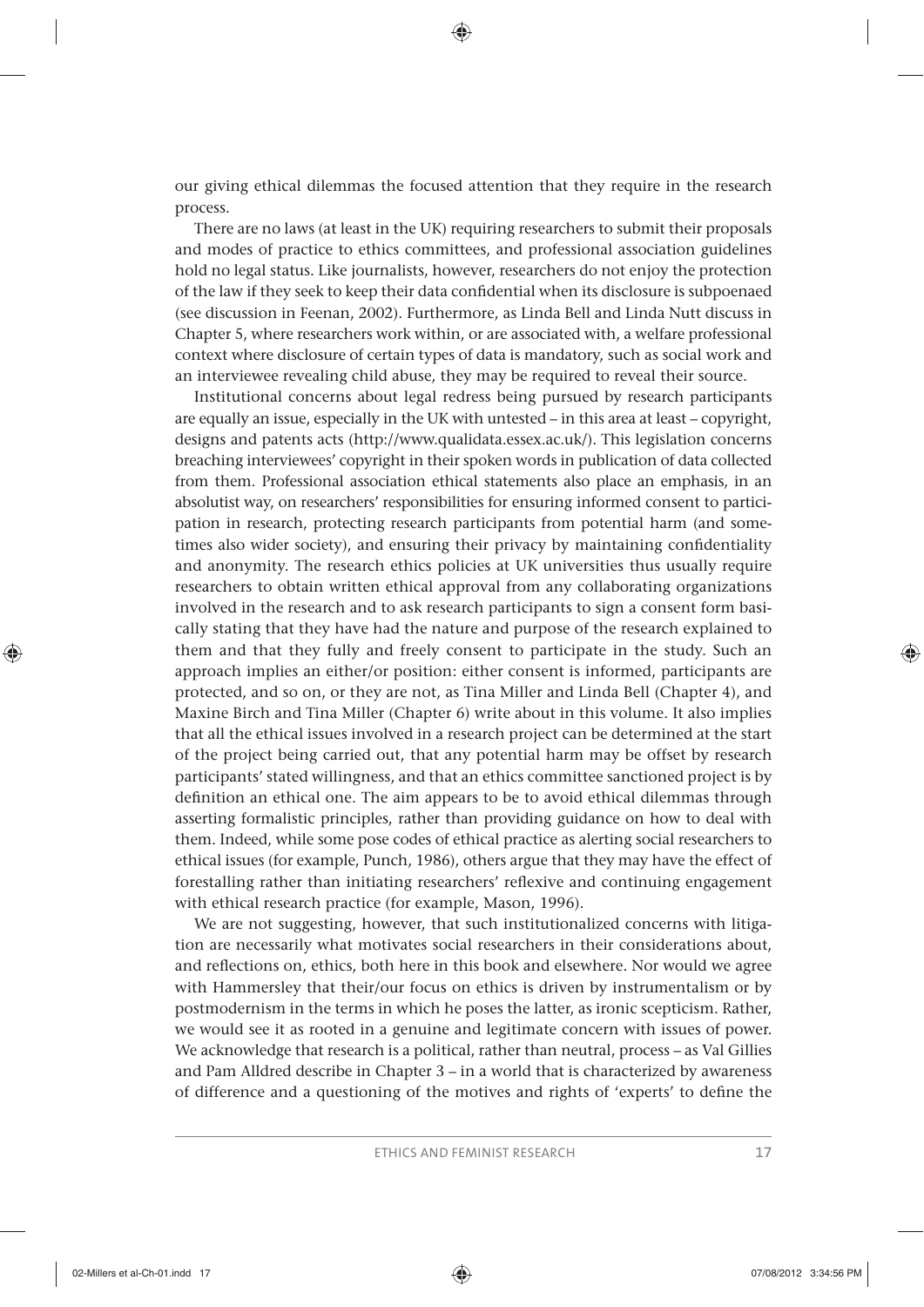social world and to proscribe templates for what constitutes the 'correct' course of action (see Edwards and Glover, 2001).

◈

#### Ethical concerns in social research

As we noted earlier, there is an extensive literature on ethics in social research. The Social Research Association Ethical Guidelines, for example, contains over 120 key references (www.the-sra.org.uk/). These cover a range of aspects of ethical practice. There are numerous other examples of publications concerned with ethics in social research as well, including a strand of feminist pieces. Indeed, discussions of the research process related to ethical issues have become a feature of feminist research, especially qualitative empirical work.

Ethical decisions arise throughout the entire research process, from conceptualization and design, data gathering and analysis, and report, and literature on the topic reflects this. Regarding access, the issue of informed consent has been subject to fierce debate among qualitative social researchers generally: in particular the ethics of carrying out covert research (see Calvey, 2008; Spicker, 2011) and the nature and time frame of consent (David et al., 2001; Edwards and Weller, 2012). The time frame involved in assessing the benefits or harm of social research has also been an issue in discussion (for example, Wise, 1987). There have also been debates among feminists concerning the ethical merits and consequences of qualitative versus quantitative methods (see review in Maynard, 1994), and the ethical problems involved in archiving qualitative data for secondary analysis have been raised (Parry and Mauthner, 2008; as well as Mauthner, Chapter 10, this volume).

The epistemologies of the theoretical perspective informing research have also been discussed as generating ethical questions, allied to debates around research as involved empowerment or distanced knowledge production (see Andrea Doucet and Natasha S. Mauthner, Chapter 8). The issue of the ethics of epistemology has been the focus of much debate within feminism, and feminists have also engaged in debate with other perspectives on this topic (see, for example, Maynard 1994). Feminist work in this vein include arguments that ethical issues are inherent in the researcher's definition of social reality; that is the epistemologies of the theoretical perspective framing research questions, analysis of data, and writing up of findings. Sue Wise (1987), for example, argues that the 'cognitive authority' of the researcher's view in producing knowledge, and assessments as to whether or not that knowledge is empowering, are knotty ethical issues. She poses a series of questions, including: who decides, and how, what counts as knowledge? What if one research group's empowerment is another's disempowerment? Hilary Rose (1994) has unpacked the way the scientific knowledge system is entwined with other power systems, and shaped by a masculinist instrumental rationality that denies emotion. In contrast, Rose puts forward a feminist epistemology that 'thinks from caring' and that is 'centred on the domains of interconnectedness and caring rationality' (1994: 33). Underlying these

18 **ETHICS IN OUALITATIVE RESEARCH** 

◈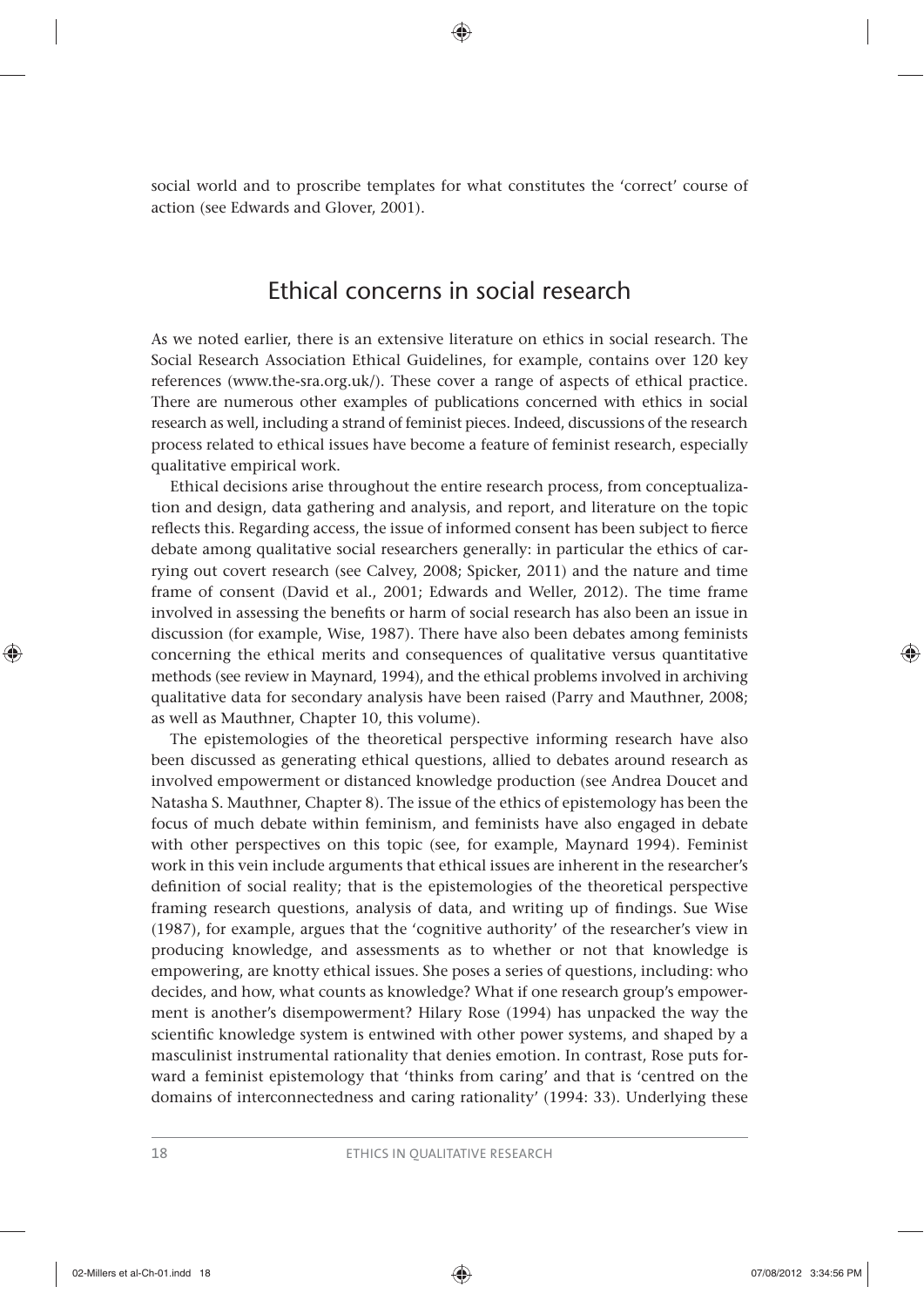sorts of discussions and debates over ethical concerns in the research literature are various models of how to understand and resolve ethical issues.

◈

#### Ethical models

Professional association ethical guidelines and textbook discussions of social research ethics usually pose the sorts of ethical issues outlined above as being formed around conflicting sets of rights claims and competing responsibilities. Steiner Kvale (1996, 2008) outlines three ethical models that provide the broader frameworks within which researchers reflect on these issues. These are derived from mainstream political philosophy and draw out their implications for conducting social research.

In the 'duty ethics of principles' or deontological model, research is driven by universal principles such as honesty, justice and respect. Actions are governed by principles that should not be broken, and judged by intent rather than consequences. As Kvale points out, however, 'carried to its extreme, the intentional position can become a moral absolutism with intentions of living up to absolute principles of right action, regardless of the human consequences of an act' (1996: 121).

The 'utilitarian ethics of consequences' model prioritizes the 'goodness' of outcomes of research such as increased knowledge. Thus the rightness or wrongness of actions is judged by their consequences rather than their intent. This model is underlain by a universalist cost-benefit result pragmatism. In extremis, though, as Kvale notes, such a position can mean that 'the ends come to justify the means' (1996: 122).

In contrast to the two universalist models above, a 'virtue ethics of skills' model questions the possibility of laying down abstract principles. Rather, it stresses a contextual or situational ethical position, with an emphasis on the researchers' moral values and ethical skills in reflexively negotiating ethical dilemmas: 'Ethical behaviour is seen less as the application of general principles and rules, than as the researcher internalising moral values' (Kvale, 1996: 122). Researchers' ethical intuitions, feelings and reflective skills are emphasized, including their sensibilities in undertaking dialogue and negotiation with the various parties involved in the research.

Feminist writers on ethics, however, have put forward another basis for reflecting on ethical issues (although not specifically in relation to research), with an emphasis on care and responsibility rather than outcomes, justice or rights. In other words, this is a model that is focused on particular feminist-informed social *values.* Elisabeth Porter (1999) argues that there are three interrelated features of feminist thinking on ethics: personal experience, context and nurturant relationships. Daily life dilemmas are shaped by social divisions of gender, class and ethnicity: experiences of these dilemmas generate different ethical perspectives. These perspectives are not only obtained in particular contexts, but those contexts also alter and inform the ethical dilemmas that we face as researchers and the range and appropriate choices in resolving them. These dilemmas are not abstract but rooted in specific relationships that involve emotions, and which require nurturance and care for their ethical conduct.

◈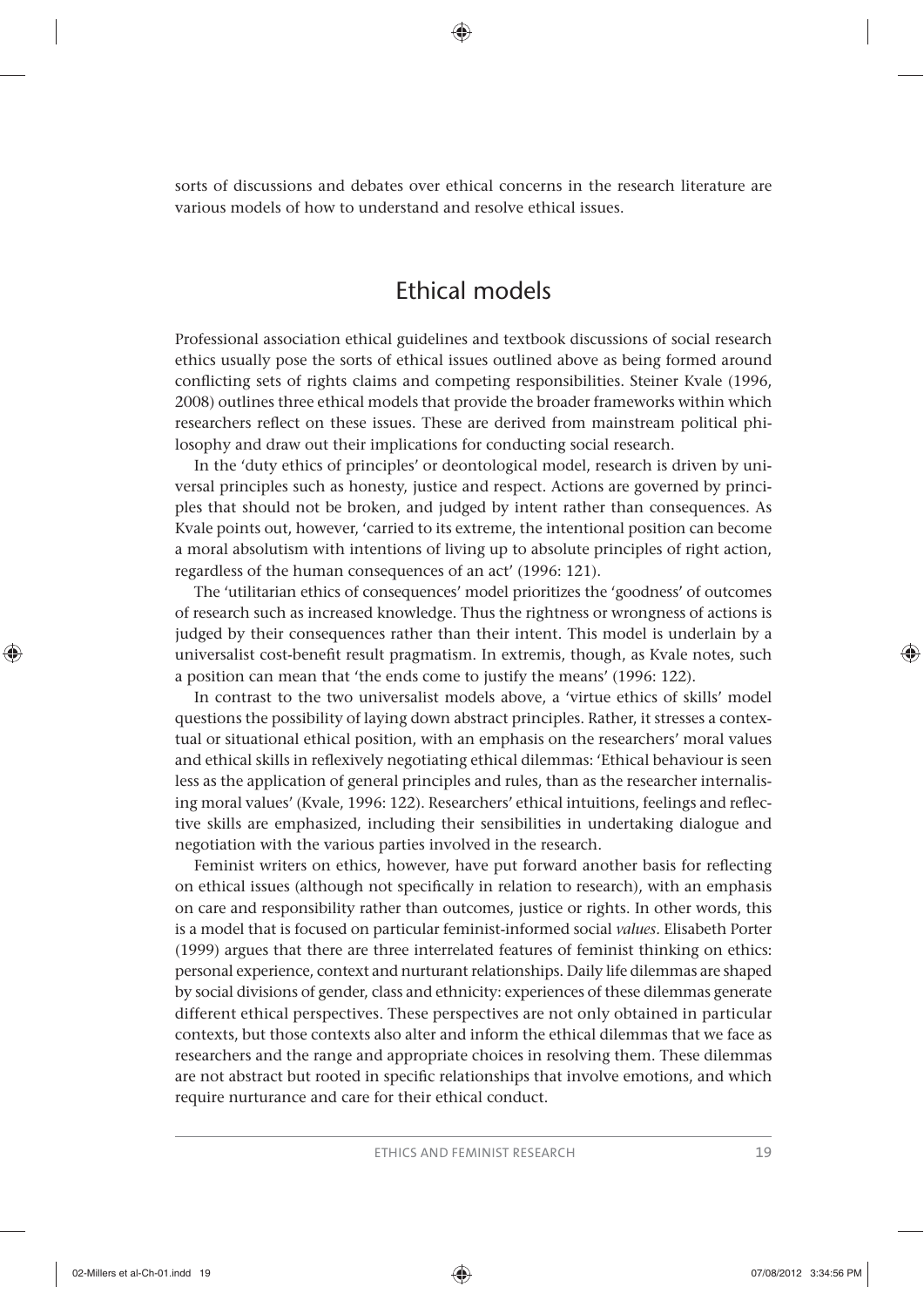◈

While some, such as Elisabeth Porter, see a clear distinction between the virtue ethics of skills and the value-based feminist model, our own stance is that there are some overlaps as well as distinctions between the two. Both stress context and situation rather than abstract principles, and dialogue and negotiation rather than rules and autonomy. A virtue skills model, however, can imply that the skills that researchers acquire through practice in making ethical decisions are impartial and neutral 'good' (virtue) research standards, even with awareness of particular context. In contrast, a value-based model explicitly advocates a 'partial' stance based on analysis of power relations between those involved in the research and society more broadly, and admits emotion into the ethical process. Here, partiality refers to the importance of acknowledging power relations and taking up a position:

Ethics encourages partiality, the specific response to distinctiveness ... partiality does not preclude impartiality ... partiality varies according to the [relationships] involved ... responding to this particularity is fundamental to ethics. (Porter, 1999: 30)

A contingent virtue and/or value, rather than universalist approach has become predominantly advocated in texts discussing ethics in social research (Blaxter et al., 2010; Davidson and Layder, 1994). Professional association guidelines, however, often weave a difficult balance between various models. So, for example, the British Sociological Association's Statement of Ethical Practice 'recognises that it will be necessary to make ... choices on the basis of principles and values, and the (often conflicting) interests of those involved'. While difficult balancing acts will always remain, it may be that some awkward tensions would be eased by a theoretical and feminist approach to ethical dilemmas, as we elaborate later.

Tensions between different ethical models or situational shades of grey, however, do not often seem to be apparent on the part of ethics committees who vet research proposals. Moreover, some researchers seem to want them to apply abstract universalistic principles. Ann Oakley (1992), for example, in discussing her experiences with hospital and health authority ethics committees, points to evidence concerning inconsistencies in their judgements. Such criticism may well be fairly made, but it also implies that there are universal principles and abstract criteria that can be applied regardless of situational context. This is a puzzling stance for researchers such as Oakley, whose research practice has been informed by feminism. Indeed, much feminist work addressing aspects of ethical research practice that we discuss below draws on complex situationally informed debates.

There are, nonetheless, contrasts and tensions between positions within any virtue or value based ethical approach – although what they have in common is an ethical approach that calls for attention to specificity and context. These range from complete postmodern relativism through to post-traditional positions (such as feminist, communitarian, new critical theory) that have a particular set of ethical values underlying their situated approach. Even with feminist or feminist-inspired value approaches to ethics there are significant debates around issues of care and power, focused around relationships with 'the Other', as we address below.

◈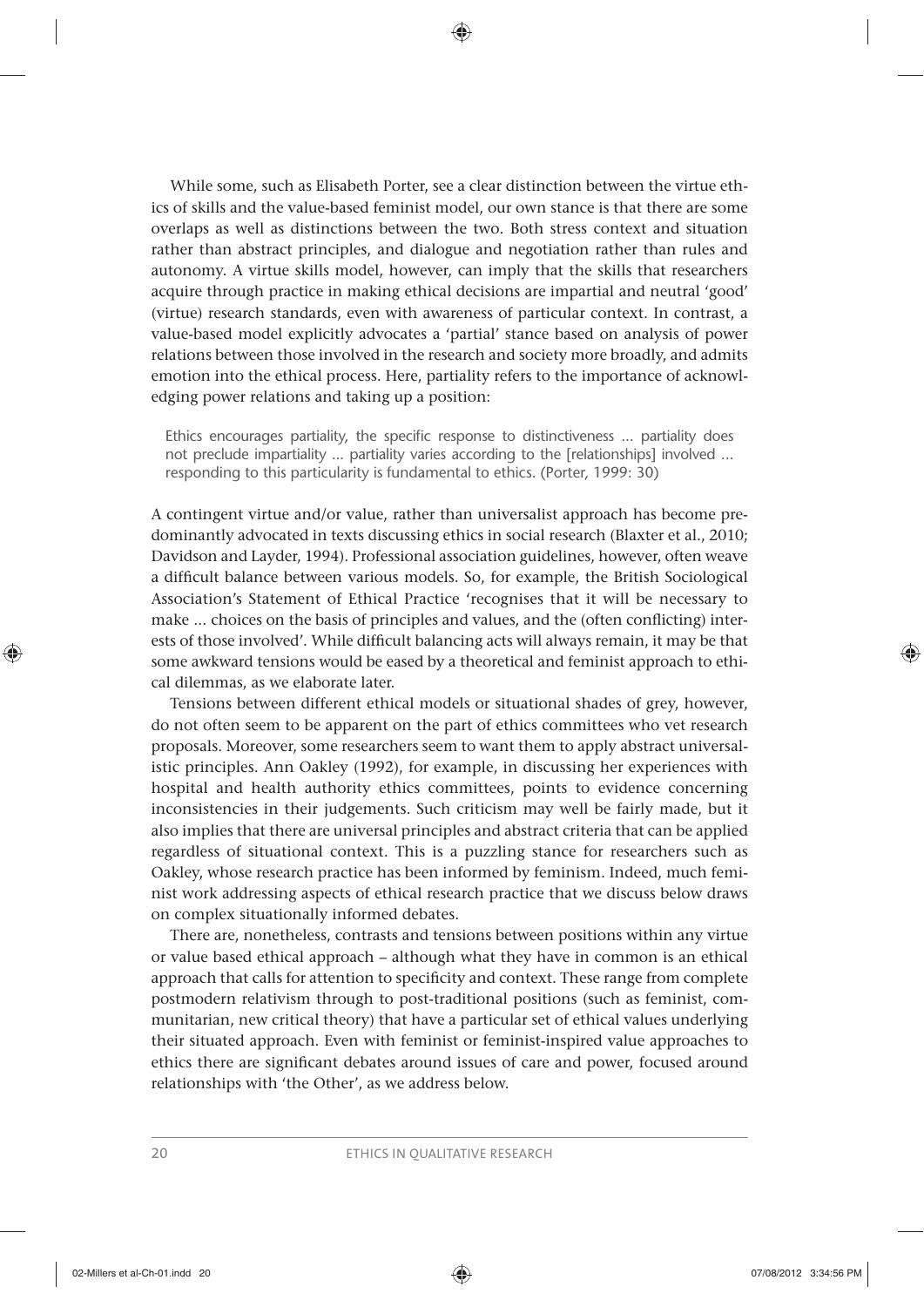There are also debates about the extent to which justice-based ethical models and an ethics of care are in conflict, interrelated or can be reframed (see Porter, 1999; Ruddick, 1996; Sevenhuijsen, 1998). Eva Feder Kittay (2001) summarizes the main elements of an ethics of care in contrast with an ethics of justice, which we have adapted from a medical/health environment to a research context (see Table 1.1).

◈

In contrast, Selma Sevenhuijsen (1998) has gone further to argue for a reformulation of the concept of justice so that it is no longer opposed to or separate from, and thus does not require reconciling with, an ethic of care. Feminist criticisms of justice from care perspectives, she says, have been directed towards a specific variety: that of liberal, rational, distributive models of justice. In her view, discussion about the compatibility of care and justice can usefully be freed from these parameters. There is a need to have concepts of justice that are not framed exclusively in distributive, sameness or universal terms, but which take into account situations and consequences. Thus Sevenhuijsen fundamentally reframes justice to see it as a process rather than

#### **Table 1.1** Ethical models

Kittay's discussion, however, poses the two ethics as if they were in opposition to one another. Sarah Ruddick (1996) has taken a similar position, arguing that ethics of care and justice cannot be subsumed under each other and that they cannot be integrated, because in her view justice depends on a notion of the individual as a detached rather than relational being. Nevertheless, Ruddick also argues that justice as well as care applies to the moral domain. Others regard justice and care as complementary, and argue that they need to be integrated in thinking about moral issues (see review in Porter, 1999). This proposition retains the integrity of each ethical framework, as laid out in the Table 1.1, but sees them each as providing enabling conditions of moral adequacy for the other ethic.

| Care                                                                                                                                                                                                                                                                                                                                                                                                                                                                                                                                                                         | <i><u><b>lustice</b></u></i>                                                                                                                                                                                                                                                                                                                                                                                                                                                                      |
|------------------------------------------------------------------------------------------------------------------------------------------------------------------------------------------------------------------------------------------------------------------------------------------------------------------------------------------------------------------------------------------------------------------------------------------------------------------------------------------------------------------------------------------------------------------------------|---------------------------------------------------------------------------------------------------------------------------------------------------------------------------------------------------------------------------------------------------------------------------------------------------------------------------------------------------------------------------------------------------------------------------------------------------------------------------------------------------|
| Self as self-in-relation<br>Characteristic of informal contexts<br>Emphasis on contextual reasoning<br>Situations as defining moral problems<br>and resolutions<br>• Use of narrative<br>Emphasis on responsibilities to others and<br>ourselves<br>Acceptance of inevitable dependencies<br>Moral importance of personal connections<br>Values and attempts to maintain<br>connections among individuals<br>Temptations:<br>• Sacrifice or loss of self<br>• Failure to recognize autonomy of other<br>• Over-identification with other<br>Harm when connections are broken | Autonomous self<br>Characteristic of formal contexts<br>Emphasis on principles<br>• Hierarchy of values<br>• Calculation of moral rights and<br>wrongs<br>Emphasis on rights and equality<br>Emphasis and valuing of independence<br>Impartiality valued<br>Protects against or adjudicates conflict<br>between individuals<br>Temptations:<br>• Failure to be merciful<br>• Over-reliance on impersonal institutions<br>• Overly rule-bound<br>Harm when there is a clash between<br>individuals |
|                                                                                                                                                                                                                                                                                                                                                                                                                                                                                                                                                                              |                                                                                                                                                                                                                                                                                                                                                                                                                                                                                                   |

◈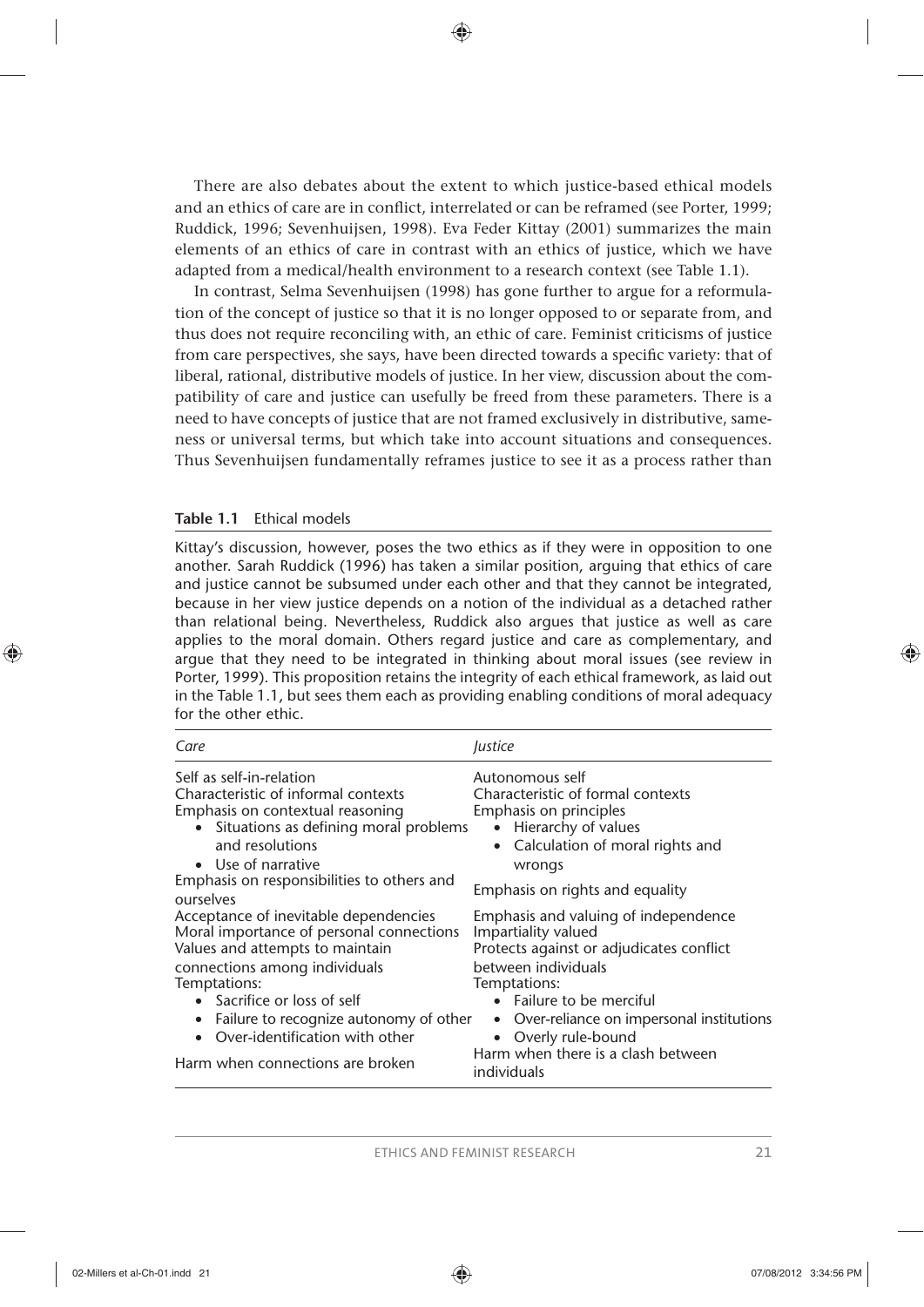rules: a process involving an ethics of care in a situated way based on values of reconciliation, reciprocity, diversity and responsibility, and with an awareness of power. Justice thus does not stand alone but is simultaneously incorporated into, and informed by, care. It is within this understanding of justice as part of care that we proceed to examine care-based ethical debates and then generate our own guidelines for ethical research practice.

#### Care-based ethical debates

Kittay (2001) refers to care and caring as a labour, an attitude and a 'virtue' (or value in our terms). A central catalyst to writings on a feminist ethics of care was the work of Carol Gilligan. She first used the concept in her work on gender differences in moral reasoning between boys and girls (Gilligan, 1983), in which she argued that girls and women deliberate in a 'different [ethical] voice' to boys/men because they find themselves dealing with dilemmas over their own desires and the needs of others, and the responsibilities that they feel for those within their web of connections in ways that are gendered. Other feminist work addressing a feminist ethics of care includes Nel Noddings' (1984) discussion of the central places of responsibility and relationships as an empathetic way of responding to others in an ethical manner; and Joan Tronto's (1993) analysis of the way that the practical, relational, caring work primarily undertaken by women is excluded from mainstream moral and political philosophy and theorizing because it is regarded as instinctual practice rather than willed action based on rules.

The work of these and other feminist theorizers in the field, however, has rarely been applied to a consideration of ethics in social research. Norman Denzin (1997) provides a notable exception here. He has put forward a strong argument for feminist theorizing to inform ethical research, expressly in relation to ethnography and specifically addressing the writing of it. As part of his critique of traditional voyeuristic and utilitarian knowledge-making protocol, Denzin takes issue with those who, such as Martyn Hammersley, want a focus on 'better' techniques, and who pose the 'turn' to postmodernism as if it is a choice or an option (see also Denzin and Lincoln, 2011). Rather, for Denzin, we inhabit and *live* in just such a cultural moment, and one in which morality and ethics are central issues:

The ethnographic culture has changed because the world that ethnography confronts has changed. Disjuncture and difference define this global, postmodern cultural economy we all live in ... Global and local legal processes have problematicized and erased the personal and institutional distance between the ethnographer and those he or she writes about ... We do not own the field notes we make about those we study. We do not have an undisputed warrant to study anyone or anything ... The writer can no longer presume to be able to present an objective, noncontested account of the other's experiences ... ethnography is a moral, allegorical, and therapeutic project. Ethnography is more than the record of human experience. The ethnographer writes tiny moral tales. (Denzin, 1997: xii–xiv)

♠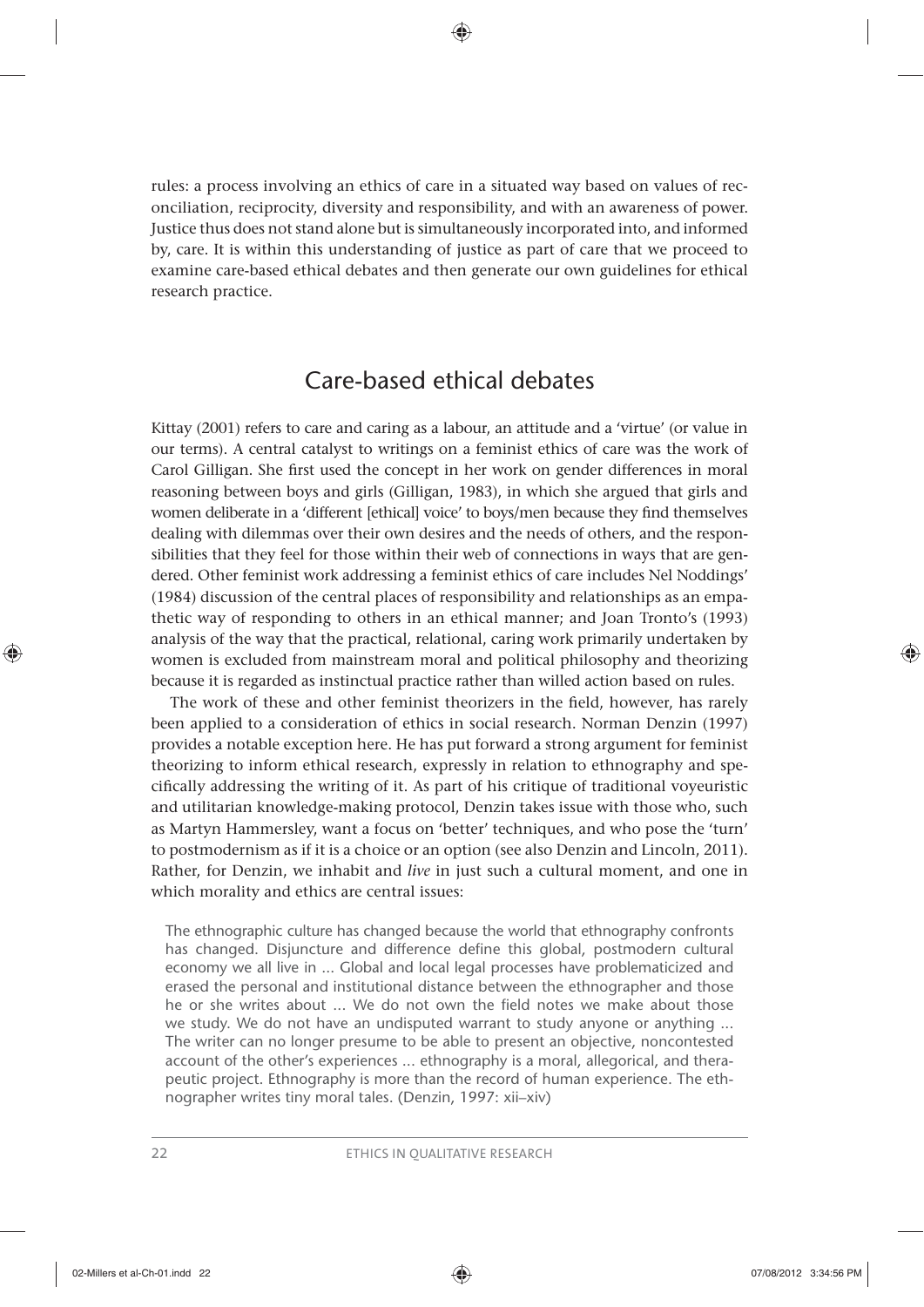◈

Denzin castigates modernist ethical models as resting 'on a cognitive model that privileges rational solutions to ethical dilemmas (the rationalist fallacy), and it presumes that humanity is a single subject (the distributive fallacy) ... This rights-, justice-, and acts-based system ignores the relational dialogical nature of human interaction' (1997: 271, 273). The universalist ethical models of duty and of utilitarianism are rejected and replaced by a personally involved care-based ethical system, based on a body of work Denzin refers to as the 'feminist, communitarian ethical model'. He sees this work as defined by its contention that:

... community is ontologically and morally prior to persons, and that dialogical communication is the basis of the moral community … A personally involved, politically committed ethnographer is presumed and not the morally neutral observer of positivism ... In this framework every moral act is a contingent accomplishment measured against the ideals of a feminist, interactive, and moral universalism. (Denzin, 1997: 274)

Denzin explicitly draws on the work of feminist political theorists and philosophers such as Patricia Hill Collins (1991) and Syela Benhabib (1992). From a Black feminist position, Hill Collins critiques the traditional, positivist, masculinist and Euro-centric knowledge-making enterprise. She offers four criteria for interpreting truth and knowledge claims of social science: the first focuses on the primacy of concrete lived experience; the second on the use of dialogue in assessing knowledge claims; the third on the ethic of caring; and the fourth on the ethic of personal accountability. Hill Collins' ethical system for knowledge validation is concerned with ethics of care and accountability that are rooted in values of personal expressiveness, emotions and empathy. These are made accountable through an interactive 'call-and-response' dialogue. In such a mode, there is no need to 'de-centre' others in order to centre our own 'expert' voice and arguments adversarially. Rather, the centre of discussion is constantly and appropriately pivoted, so that participants can all exchange wisdoms, and acknowledge that experience and knowledge are partial at the same time as they are valid. Benhabib reworks Habermas' ideas around discourse ethics (including through her notion of 'open-ended moral conversations' which Maxine Birch and Tina Miller refer to in Chapter 6), to reject traditional liberal, abstract, autonomous and rightsbased justice reasoning as the basis for moral deliberation. She argues that ethics is about concrete rather than generalized situations, in which relations of care belong at the centre rather than the margins. What is moral and ethical is arrived at through an active and situationally contingent exchange of experiences, perspectives and ideas across differences (particularly around gender, but also in terms of other social divisions). She puts forward 'moral respect' as 'symmetrical reciprocity', comprising a relation of symmetry between self and other that involves looking at issues from the point of view of others or putting ourselves in the place of others.

As Denzin (1997) conceives it, the personally involved care-based ethical system for social research that he derives from feminist communitarianism, privileges emotionality in the ethical decision-making process. It presumes a dialogic rather than autonomous view of self, and asks the researcher 'to step into the shoes of the persons being

ETHICS AND FEMINIST RESEARCH 23

◈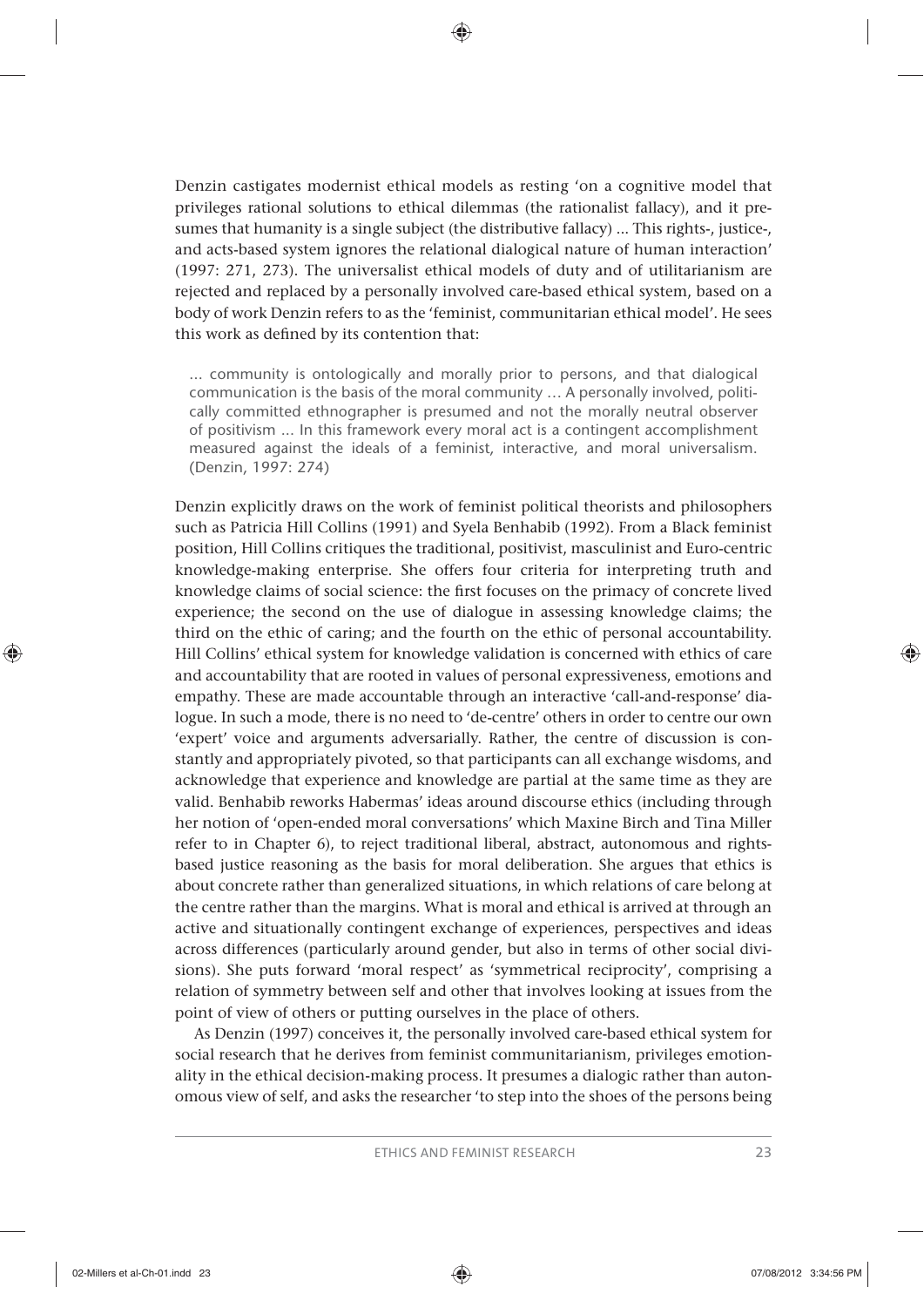studied' (Denzin, 1997: 273) and build connected and transformative, participatory and empowering relationships with those studied. Researchers need to be what is often termed 'with and for the Other'. Ethnographic writing should be 'a vehicle for readers to discover moral truths about themselves' (Denzin, 1997: 284) and should be judged for its ability to 'provoke transformations and changes in the public and private spheres of everyday life' (Denzin, 1997: 275).

◈

This view necessarily is a simplification of the complex and valuable arguments that Denzin makes, as well as those of the 'feminist communitarian' thinkers upon whom he draws. Parts of them, however, may be subject to the sorts of questions Sue Wise (1987) directed at previous feminist work (see earlier). What if one research group's empowerment is another's disempowerment, especially where both are considered oppressed groups? What happens if, as Donna Luff (1999) experienced in her study of women in the moral lobby, we find ourselves researching individuals or groups whom we dislike and/or consider socially damaging even if oppressed? And what if what is beneficial at one moment turns out to be the opposite in the long-run? Indeed, Denzin seems to imply that research following the feminist communitarian ethical model will not face these sorts of ethical questions:

This framework presumes a researcher who builds collaborative, reciprocal, trusting, and friendly relations with those studied. This individual would not work in a situation in which the need for compensation from injury could be created. (1997: 275)

Other feminist theorists have criticized the approaches on which Denzin's work is based. Iris Young (1997), for example, challenges feminist and other ethical frameworks that imply a relation of symmetry between self and other, which involve looking at issues from the point of view of others or putting ourselves in the place of others (including Benhabib's notion of symmetrical reciprocity). The 'stepping into each other's shoes' that Denzin recommends assumes an easy reversibility of positions that is neither possible nor desirable according to Young. This is because individuals have particular histories and occupy social positions that make their relations asymmetrical. Young points out the difficulties of imagining another's point of view or seeing the world from their standpoint when we lack their personal and group history. Instead, Young argues for 'asymmetrical reciprocity', which means accepting that there are aspects of another person's position that we do not understand, yet are open to asking about and listening to. Asymmetrical reciprocity involves dialogue that enables each subject to understand each other across differences without reversing perspectives or identifying with each other. In other words, rather than ignoring or blurring power positions, ethical practice needs to pay attention to them. (See also Maxine Birch and Tina Miller, Chapter 6, for a further critique of attempting open-ended moral conversations.)

Selma Sevenhuijsen's (1998) work on an ethics of care also raises shortcomings in Denzin's particular feminist-derived position on ethics in social research. Like Denzin, she also regards postmodernism as a social condition based on diversity, ambiguity and ambivalence, which brings moral and ethical issues to the fore. Like Young, however,

◈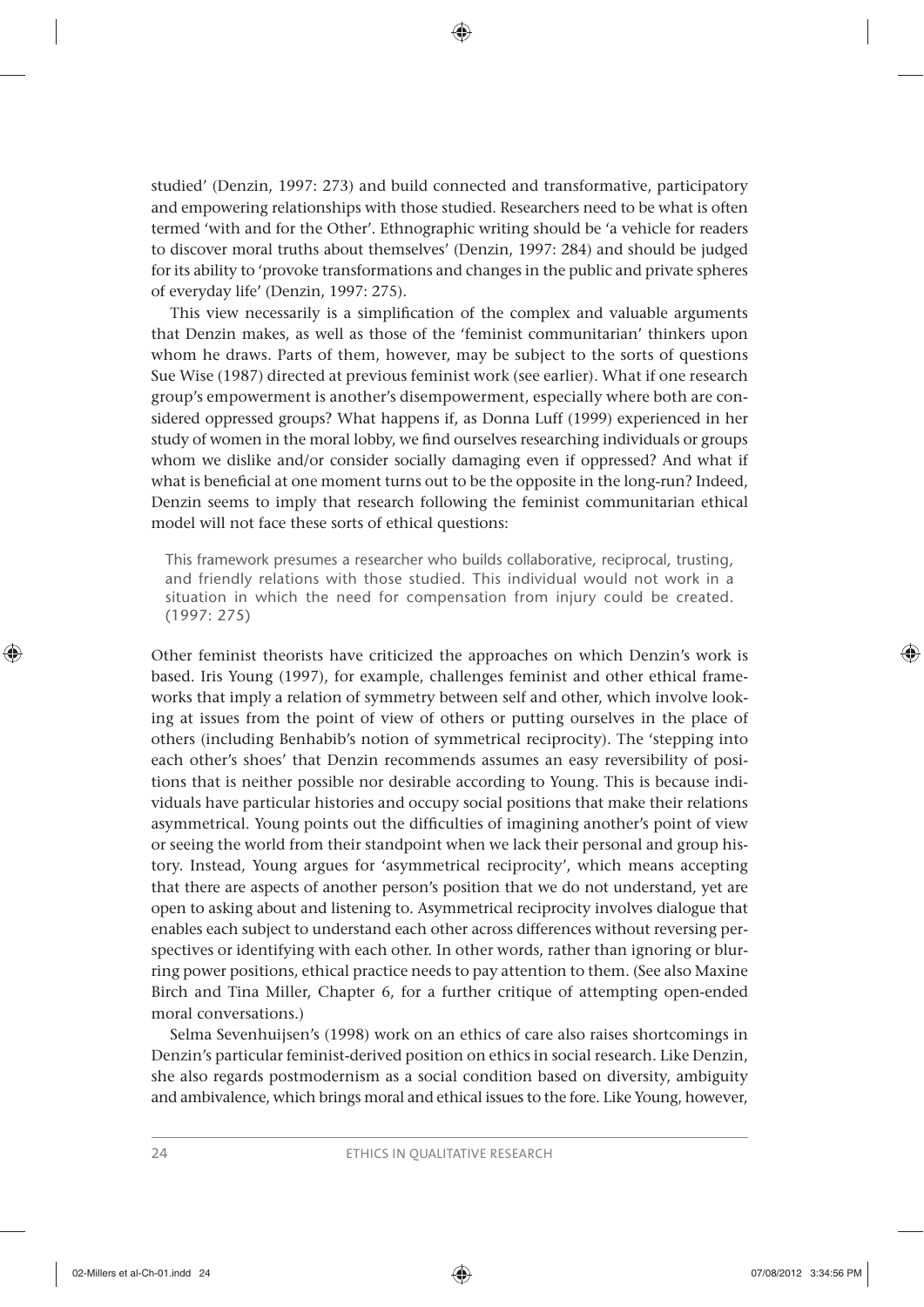she does not accept 'being with and for the Other' as a sufficient basis for formulating ethics. For her, though, this is because this stance does not capture the concrete relations of dependency and connection that are central to an ethics of care.

◈

First of all, the ethics of care involves different moral concepts: responsibilities and relationships rather than rules and rights. Secondly, it is bound to concrete situations rather than being formal and abstract. And thirdly, the ethics of care can be described as a moral activity, the 'activity of caring', rather than as a set of principles which can simply be followed. The central question in the ethics of care, how to deal with dependency and responsibility, differs radically from that of rights ethics: what are the highest normative principles and rights in situations of moral conflict? (Sevenhuijsen, 1998: 107)

So, while Denzin calls for a care-based ethical system to shape the research process, he slips away from fully recognizing its implications back towards the autonomous separateness he rejects.

Furthermore, while Denzin seems similar to Sevenhuijsen in seeing emotionality and empathy as central to ethical judgement, unlike her he does not also stress the need for caring and '*care*ful' judgement to be based on practical knowledge and attention to detail in the context of time and place. Within Sevenhuijsen's version of an ethics of care, ethics thus needs to be interpreted and judged in specific contexts of action – it is fundamentally contingent practice-based.

#### Feminist ethics of care and practical guidelines

Feminist political theorists, who advocate an ethic of care perspective on issues, argue that a feminist approach to ethics should not seek to formulate moral principles that stand above power and context. Ethics is about *how* to deal with conflict, disagreement and ambivalence rather than attempting to eliminate it. A feminist ethics of care can help researchers think about how they do this by 'illuminating more fully the sources of moral dilemmas and formulating meaningful epistemological strategies in order to deal with these dilemmas, even if only on a temporary basis' (Sevenhuijsen, 1998: 16). The importance and centrality of attention to specificity and context means that ethics cannot be expected to be a source of absolute norms. It has to connect to concrete practices and dilemmas, as the chapters in the rest of this book illustrate. It is attention to these issues that can provide the guidelines for ethical action.

Thus we conclude with a – contingent – attempt to generate some guidelines for ethical research practice arising out of a feminist ethics of care, indicating where they are elaborated empirically in following chapters by our co-contributors. Importantly, it should be noted that when we refer to 'the people involved' below, we include the researcher as well as participants, funders, gate-keepers and others. We suggest that these guidelines framed as questions can be useful for researchers to consider in deliberating dilemmas, choosing from alternative courses of action, and being accountable for the course of action that they ultimately decide to pursue.

ETHICS AND FEMINIST RESEARCH 25

◈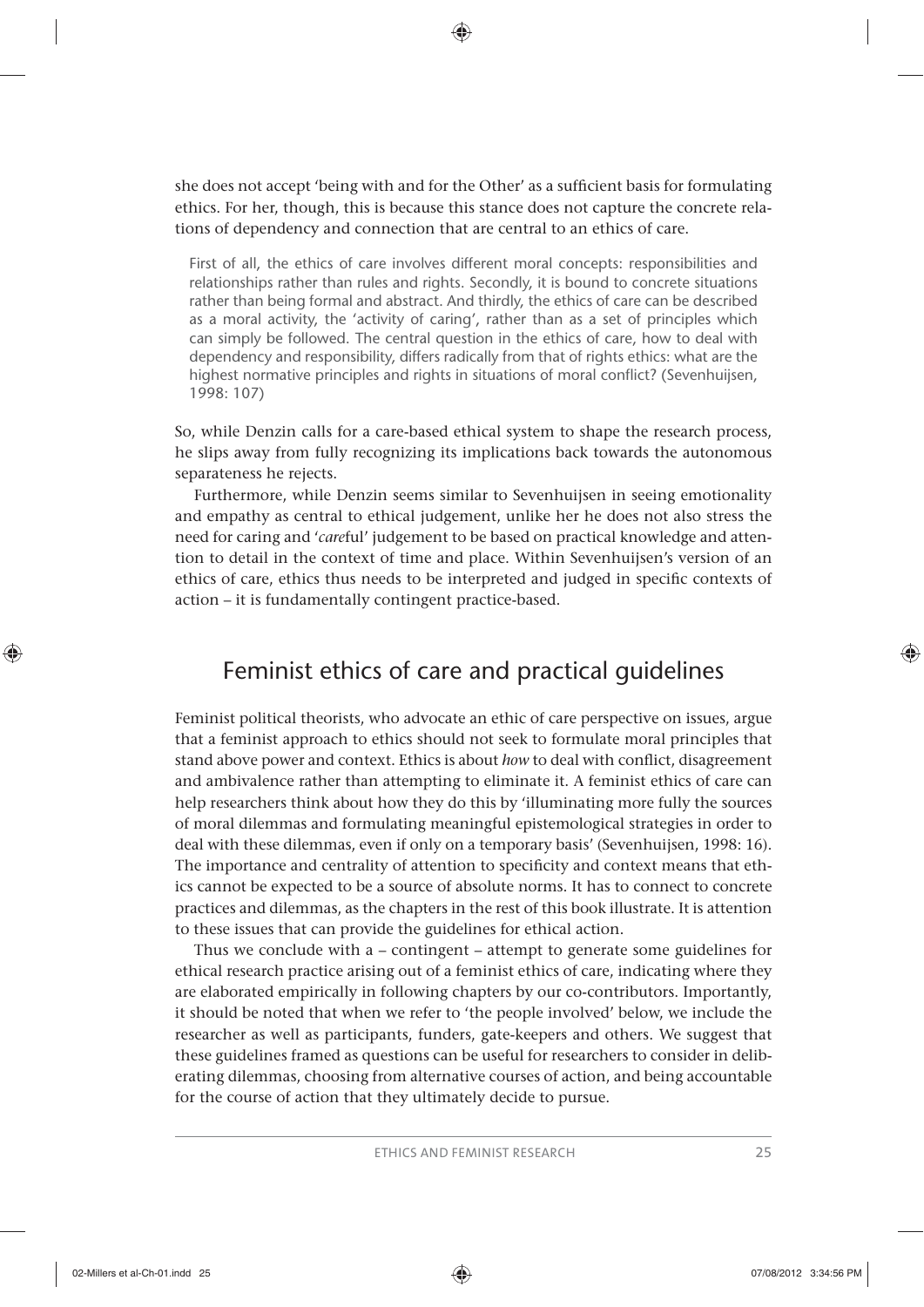• Who are the people involved in and affected by the ethical dilemma raised in the research?

◈

 Maxine Birch and Tina Miller address these issues in their chapter on participation in the research process (Chapter 6).

- What is the context for the dilemma in terms of the specific topic of the research and the issues it raises personally and socially for those involved? Andrea Doucet and Natasha Mauthner consider this in their chapter on how we come to produce ethical knowledge (Chapter 8).
- What are the specific social and personal locations of the people involved in relation to each other?

 Linda Bell and Linda Nutt explore these elements in their discussion of professional and research loyalties (Chapter 5), as do Andrea Doucet and Natasha S. Mauthner in the context of analysing data (Chapter 8).

- What are the needs of those involved and how are they interrelated? Jean Duncombe and Julie Jessop delve into this issue in their examination of emotions and 'rapport' in interviews (Chapter 7).
- Who am I identifying with, who am I posing as other, and why? Linda Bell and Linda Nutt tackle this question in their chapter on divided loyalties to professional considerations and research etiquette (Chapter 5). Pam Alldred and Val Gillies' chapter on the implicit notion of the modernist subject that researchers work with in interview-based research also touches on some of these issues (Chapter 9).
- What is the balance of personal and social power between those involved? Val Gillies and Pam Alldred address this question explicitly in their chapter about research as a political tool (Chapter 3), as does Tina Miller in her chapter on reconfiguring research relationships (Chapter 2). This question is also addressed by Linda Bell and Linda Nutt in their chapter which focuses on conflicting expectations when researchers are also working professionals in other spheres – health, welfare and social work in particular (Chapter 5).
- How will those involved understand our actions and are these in balance with our judgement about our own practice?

 Both Val Gillies and Pam Alldred (Chapter 3), and Jean Duncombe and Julie Jessop (Chapter 7) write about these issues in their chapters in relation to the intentions researchers espouse for their research on the one hand, and regarding the intimacy between researcher and respondent that can resemble friendship on the other.

- How can we best communicate the ethical dilemmas to those involved, give them room to raise their views, and negotiate with and between them? Both Tina Miller and Linda Bell (Chapter 4), and Maxine Birch and Tina Miller (Chapter 6) consider these issues in the context of seeking access to participants and gaining their consent to taking part in research projects.
- How will our actions affect relationships between the people involved? Both Linda Bell and Linda Nutt (Chapter 5), and Jean Duncombe and Julie Jessop (Chapter 7) address this question in their respective chapters: in relation to professional and research motivations, and to forms of friendship that are created in the research process.

⊕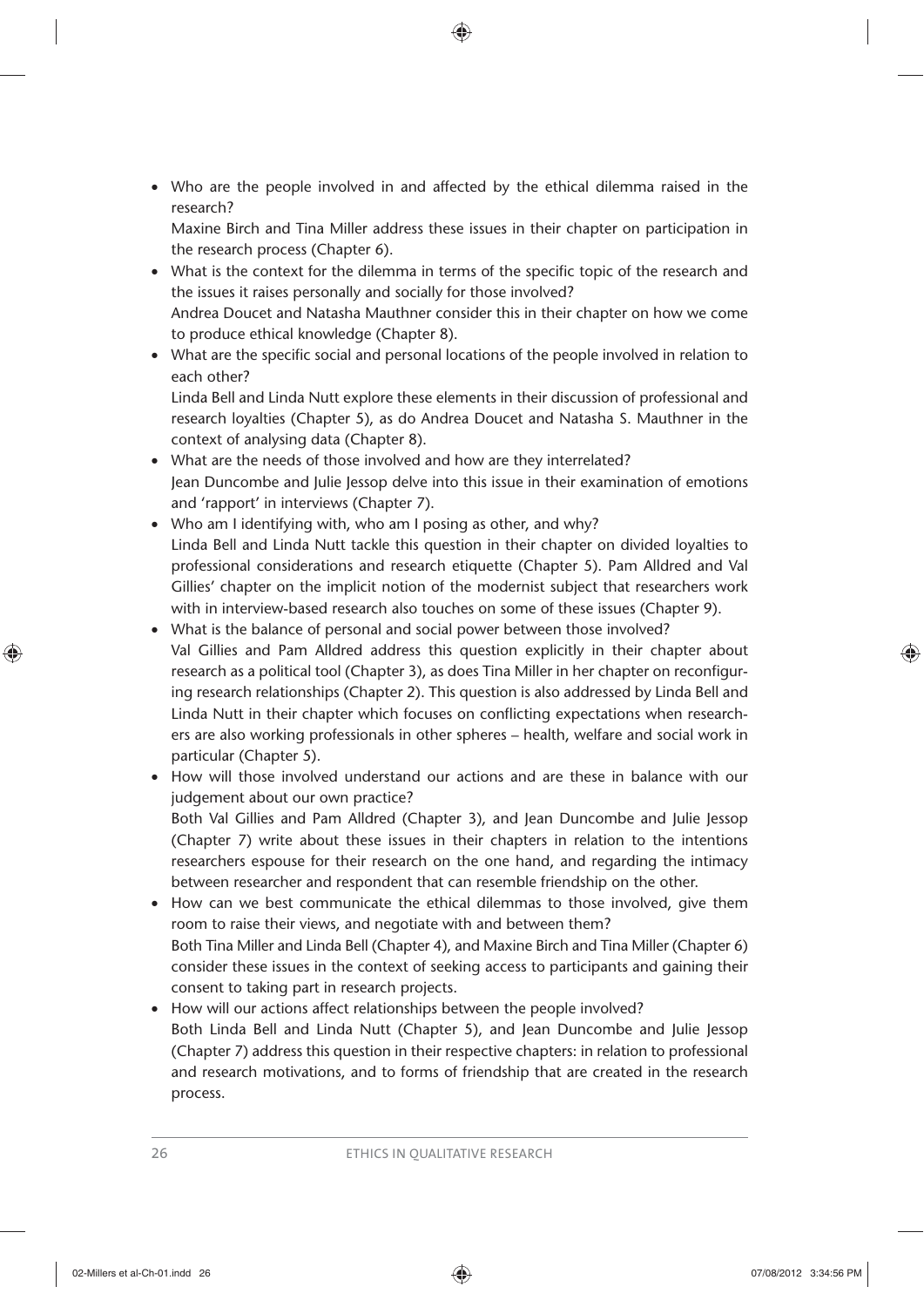We hope that other researchers will find these guidelines useful for consideration in deliberating ethical dilemmas in their research practice. We are not claiming that this list of guidelines for working with a feminist ethics of care in social research constitutes a definitive model. Rather, we see it as work in progress. We offer it here in the spirit of working towards a means of implementing a feminist ethics of care as a guide for how ethical dilemmas in empirical research may be practically resolved.

◈

#### References

- Alderson, P. and Morrow, V. (2004) *Ethics, Social Research and Consulting with Children and Young People.* Barkingside: Barnardos.
- Benhabib, S. (1992) *Situating the Self: Gender, Community and Postmodernism in Contemporary Ethics.* New York: Routledge.
- Blaxter, L., Hughes, C. and Tight, M. (2010) *How to Research.* Buckingham: The Open University Press.
- Calvey, D. (2008) 'The art and politics of convert research: doing "situated ethics" in the field', *Sociology*, 42 (5): 905–18.
- David, M., Edwards, R. and Alldred, P. (2001) 'Children and school-based research: "informed consent" or "educated consent"?', *British Educational Research Journal*, 27 (3): 347–65.
- Davidson, J.O. and Layder, D. (1994) *Methods, Sex and Madness.* London: Routledge.
- Denzin, N.K. (1997) *Interpretive Ethnography: Ethnographic Practices for the 21st Century.* London: Sage.
- Denzin, N.K. and Lincoln, Y.S. (2011) 'Introduction: the discipline and practice of qualitative research', in N.K. Denzin and Y.S. Lincoln (eds), *The Sage Handbook of Qualitative Research*, 4th edn*.* London: Sage. pp. 1–33.
- Edwards, R. and Glover, J. (2001) 'Risk, citizenship and welfare: an introduction', in R. Edwards and J. Glover (eds), *Risk and Citizenship: Key Issues in Welfare.* London: Routledge. pp. 1–18.
- Edwards, R. and Weller, S. (2012, forthcoming) 'The death of a participant: moral obligation, consent and care in qualitative longitudinal research', in K. ti Riele and R. Brookes (eds), *Negotiating Ethical Challenges in Youth Research.* Abingdon: Routledge.
- Feenan, D. (2002) 'Researching paramilitary violence in Northern Ireland', *International Journal of Social Research Methodology: Theory and Practice*, 5 (2): 147–63.
- Gilligan, C. (1983) *In A Different Voice: Psychological Theory and Women's Development.* Cambridge, MA: Harvard University Press.
- Hammersley, M. (1999) 'Some reflections on the current state of qualitative research', *Research Intelligence,* 70: 16–18.
- Hammersley, M. (2004) *Educational Research: Policy-Making and Practice.* London: Paul Chapman.
- Hammersley, M. and Traianou, A. (2012) *Ethics in Qualitative Research: Controversies and Contexts.* London: Sage.
- Hill Collins, R. (1991) *Black Feminist Thought*. London: Routledge.
- Jaggar, A. (1991) 'Feminist ethics: projects, problems, prospects', in C. Card (ed.), *Feminist Ethics.* Lawrence, KS: University Press of Kansas. pp. 78–104.

◈